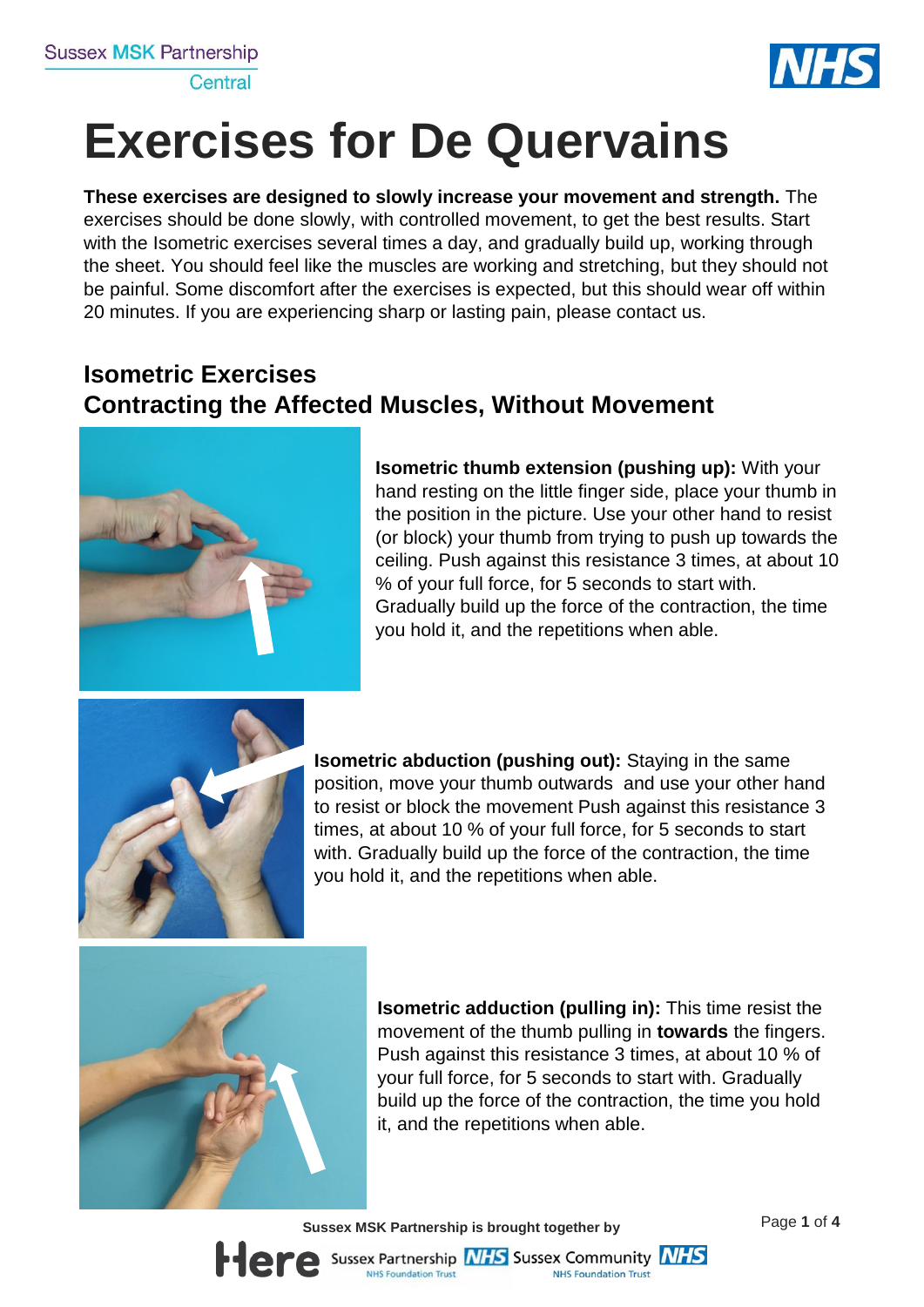#### **Sussex MSK Partnership** Central





**Isometric wrist strengthening:** With your elbow at 90 degrees and your wrist straight, hold a bottle of water (filled to the right weight for you) or a dumbbell. Start with a 5 second hold, for 5 repetitions, and again build up weight and time as you are able.

### **Progressive isotonic thumb flexion (increasing bend)**

**This exercise gradually increases the amount your thumb bends, by working against your fingers.** Your wrist should be straight, and can be supported on a flat surface.

Start in position 1, bend your thumb to position 2, then back up to 1. Repeat 5 -10 times. Once this is comfortable, start in position 1, bend down to position 3, then back to 1. Always end the movement with your thumb up. Increase the amount of bend gradually within your pain limits, until you can bend your thumb to the base of your little finger (position 6). Again aim to reproduce only mild discomfort that settles within 20 minutes of completing the exercise. As these get easier, you could add some resistance by pressing down on the finger for a few seconds, with each repetition.



**Sus** Page **2** of **4 sex MSK Partnership is brought together by**

**NHS Foundation Trust** 

Sussex Partnership **NHS** Sussex Community **NHS** 

**NHS Foundation Trust**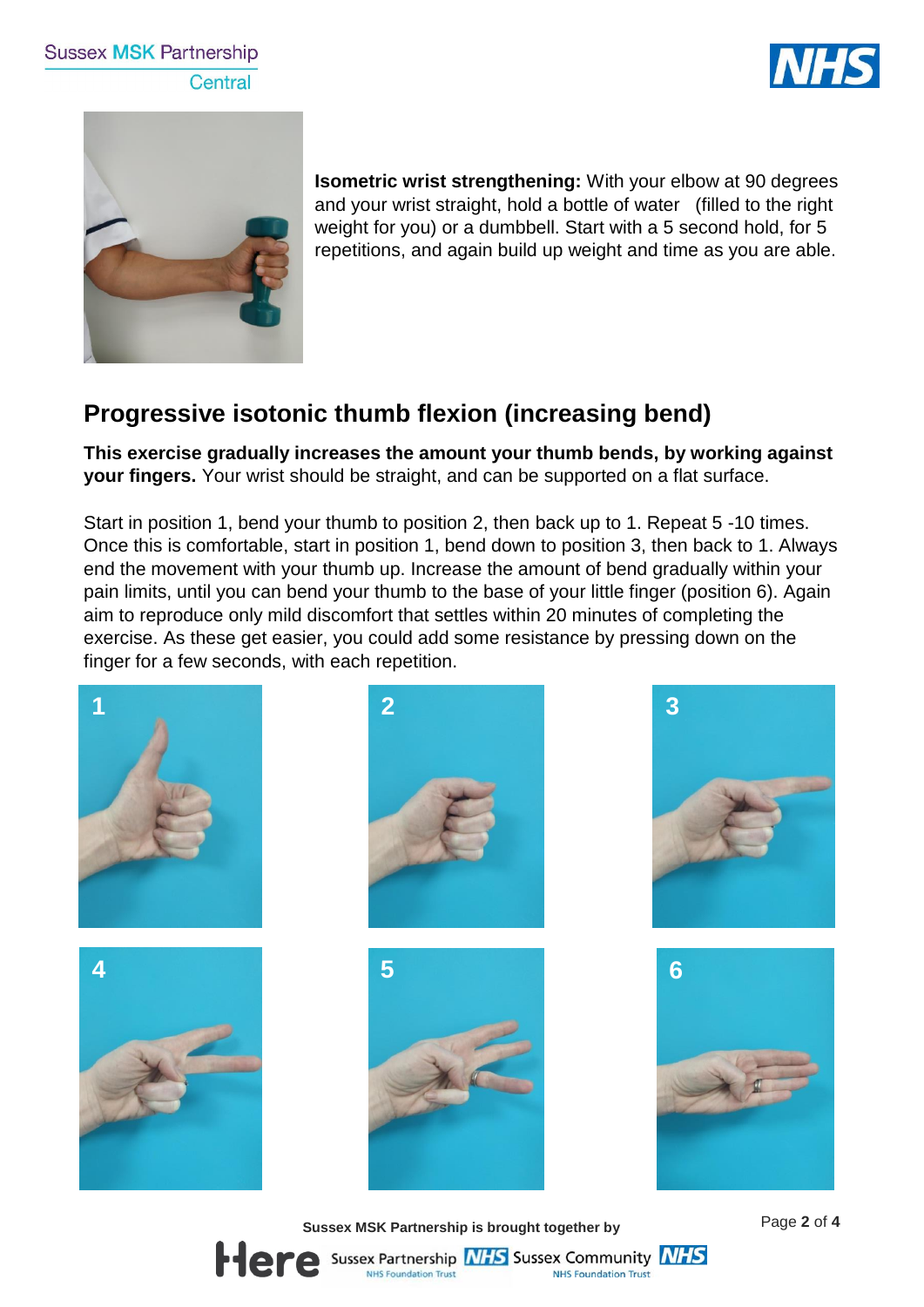#### **Sussex MSK Partnership** Central





Radial and Ulnar deviation (moving the wrist side to side): With your elbow and forearm supported, slowly move your hand up to the ceiling and then down to the floor. This is not a big movement. Try to do this in a controlled manner, working through tightness but not into pain. **Stop just behind the pain.** You may find that gently massaging the tendons (in the circled area), as you lower your hand down, helps to reduce pain and improve movement during this exercise.

#### **Concentric and Eccentric Loading Putting Controlled Tension through the Tendons**

**Use an elastic band to create resistance.** Your palm should be facing the ceiling and your wrist straight. Use your other hand to stretch the band, and then place it on the tip of your thumb (picture 2). In a slow and controlled manor, lower your thumb down, to meet your fingers. This should take 3 to 4 seconds.



**Sussex MSK Partnership is brought together by Fage 3 of 4** 

**NHS Foundation Trust**